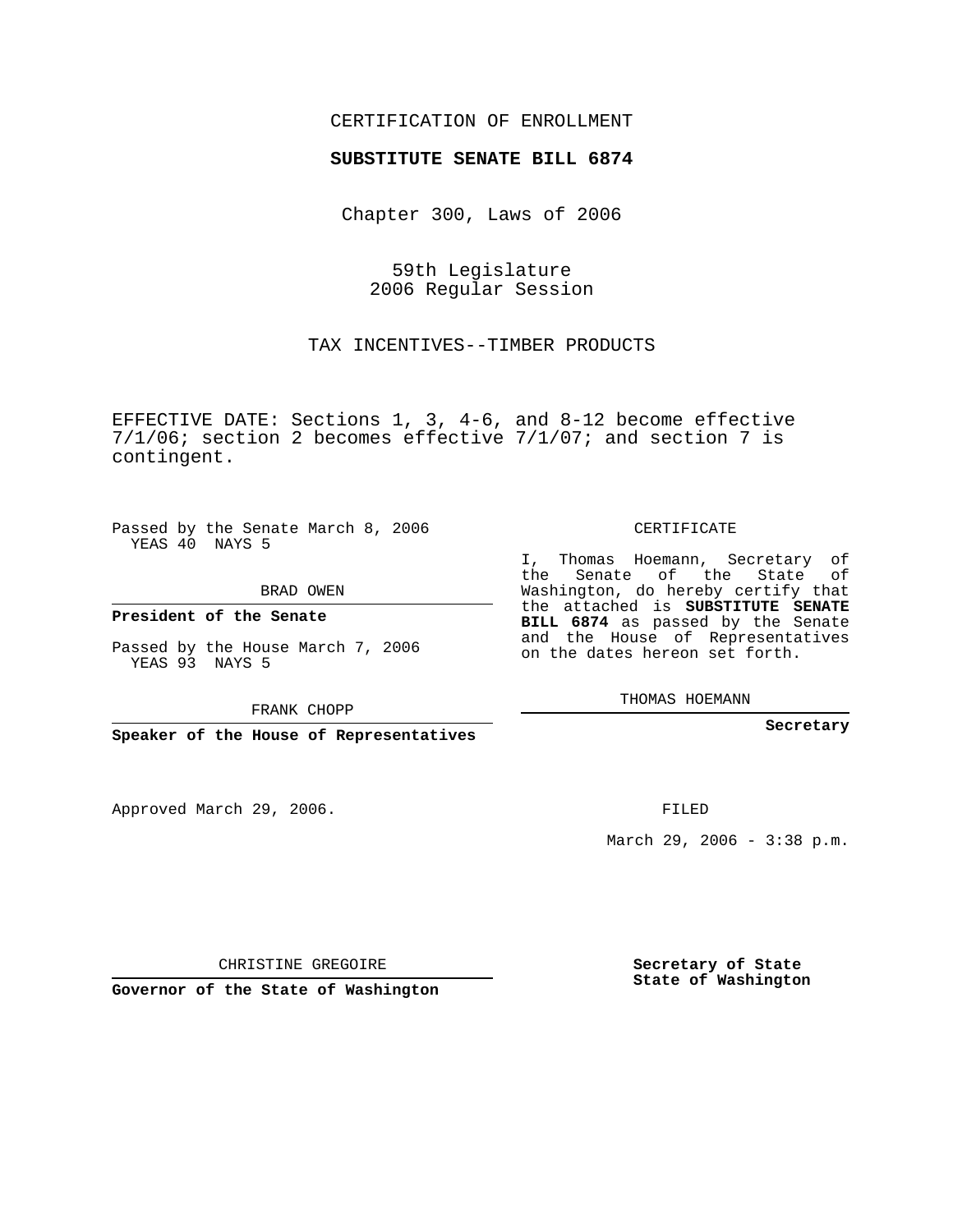# **SUBSTITUTE SENATE BILL 6874** \_\_\_\_\_\_\_\_\_\_\_\_\_\_\_\_\_\_\_\_\_\_\_\_\_\_\_\_\_\_\_\_\_\_\_\_\_\_\_\_\_\_\_\_\_

\_\_\_\_\_\_\_\_\_\_\_\_\_\_\_\_\_\_\_\_\_\_\_\_\_\_\_\_\_\_\_\_\_\_\_\_\_\_\_\_\_\_\_\_\_

AS AMENDED BY THE HOUSE

Passed Legislature - 2006 Regular Session

## **State of Washington 59th Legislature 2006 Regular Session**

**By** Senate Committee on Ways & Means (originally sponsored by Senators Doumit, Zarelli, Hargrove, Morton, Sheldon and Rasmussen)

READ FIRST TIME 02/17/06.

 AN ACT Relating to tax incentives for persons who extract, manufacture, or process timber and timber products; amending RCW 34.05.030, 82.04.230, 82.04.280, 82.04.280, 82.04.440, 82.32.590, and 82.32.600; amending 2003 c 149 s 12 (uncodified); reenacting and amending RCW 82.04.260; adding a new section to chapter 82.04 RCW; adding a new section to chapter 76.09 RCW; adding a new section to chapter 82.32 RCW; providing effective dates; providing a contingent effective date; and providing a contingent expiration date.

BE IT ENACTED BY THE LEGISLATURE OF THE STATE OF WASHINGTON:

 **Sec. 1.** RCW 82.04.260 and 2005 c 513 s 2 and 2005 c 443 s 4 are each reenacted and amended to read as follows:

 (1) Upon every person engaging within this state in the business of manufacturing:

 (a) Wheat into flour, barley into pearl barley, soybeans into soybean oil, canola into canola oil, canola meal, or canola byproducts, or sunflower seeds into sunflower oil; as to such persons the amount of tax with respect to such business shall be equal to the value of the flour, pearl barley, oil, canola meal, or canola byproduct manufactured, multiplied by the rate of 0.138 percent;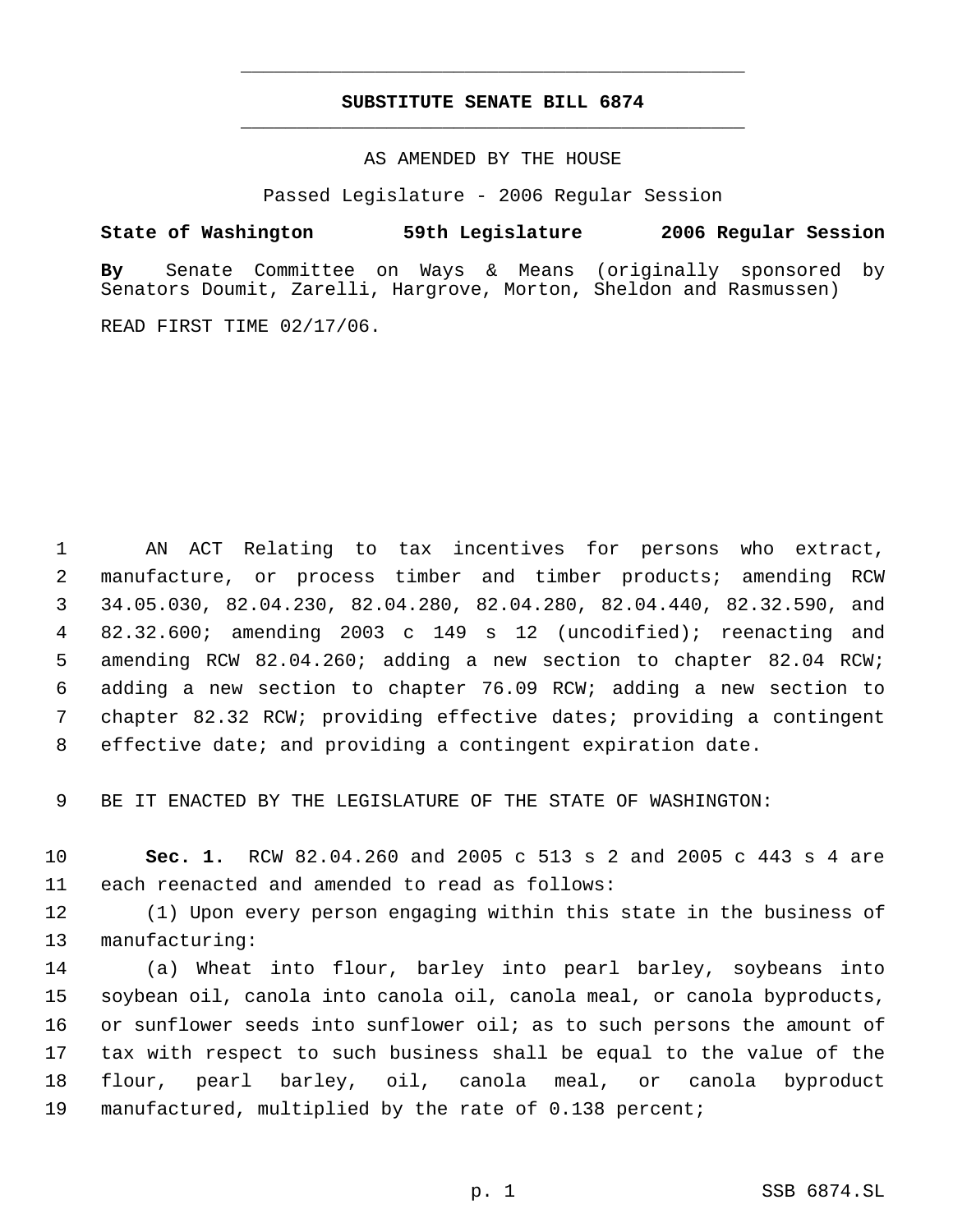(b) Seafood products which remain in a raw, raw frozen, or raw salted state at the completion of the manufacturing by that person; as to such persons the amount of tax with respect to such business shall be equal to the value of the products manufactured, multiplied by the rate of 0.138 percent;

 (c) Dairy products that as of September 20, 2001, are identified in 21 C.F.R., chapter 1, parts 131, 133, and 135, including byproducts 8 from the manufacturing of the dairy products such as whey and casein; or selling the same to purchasers who transport in the ordinary course of business the goods out of state; as to such persons the tax imposed shall be equal to the value of the products manufactured multiplied by the rate of 0.138 percent. As proof of sale to a person who transports in the ordinary course of business goods out of this state, the seller shall annually provide a statement in a form prescribed by the 15 department and retain the statement as a business record;

 (d) Until July 1, 2009, alcohol fuel, biodiesel fuel, or biodiesel feedstock, as those terms are defined in RCW 82.29A.135; as to such persons the amount of tax with respect to the business shall be equal to the value of alcohol fuel, biodiesel fuel, or biodiesel feedstock manufactured, multiplied by the rate of 0.138 percent; and

 (e) Alcohol fuel or wood biomass fuel, as those terms are defined in RCW 82.29A.135; as to such persons the amount of tax with respect to the business shall be equal to the value of alcohol fuel or wood biomass fuel manufactured, multiplied by the rate of 0.138 percent.

 (2) Upon every person engaging within this state in the business of splitting or processing dried peas; as to such persons the amount of tax with respect to such business shall be equal to the value of the peas split or processed, multiplied by the rate of 0.138 percent.

 (3) Upon every nonprofit corporation and nonprofit association engaging within this state in research and development, as to such corporations and associations, the amount of tax with respect to such activities shall be equal to the gross income derived from such activities multiplied by the rate of 0.484 percent.

 (4) Upon every person engaging within this state in the business of slaughtering, breaking and/or processing perishable meat products and/or selling the same at wholesale only and not at retail; as to such persons the tax imposed shall be equal to the gross proceeds derived from such sales multiplied by the rate of 0.138 percent.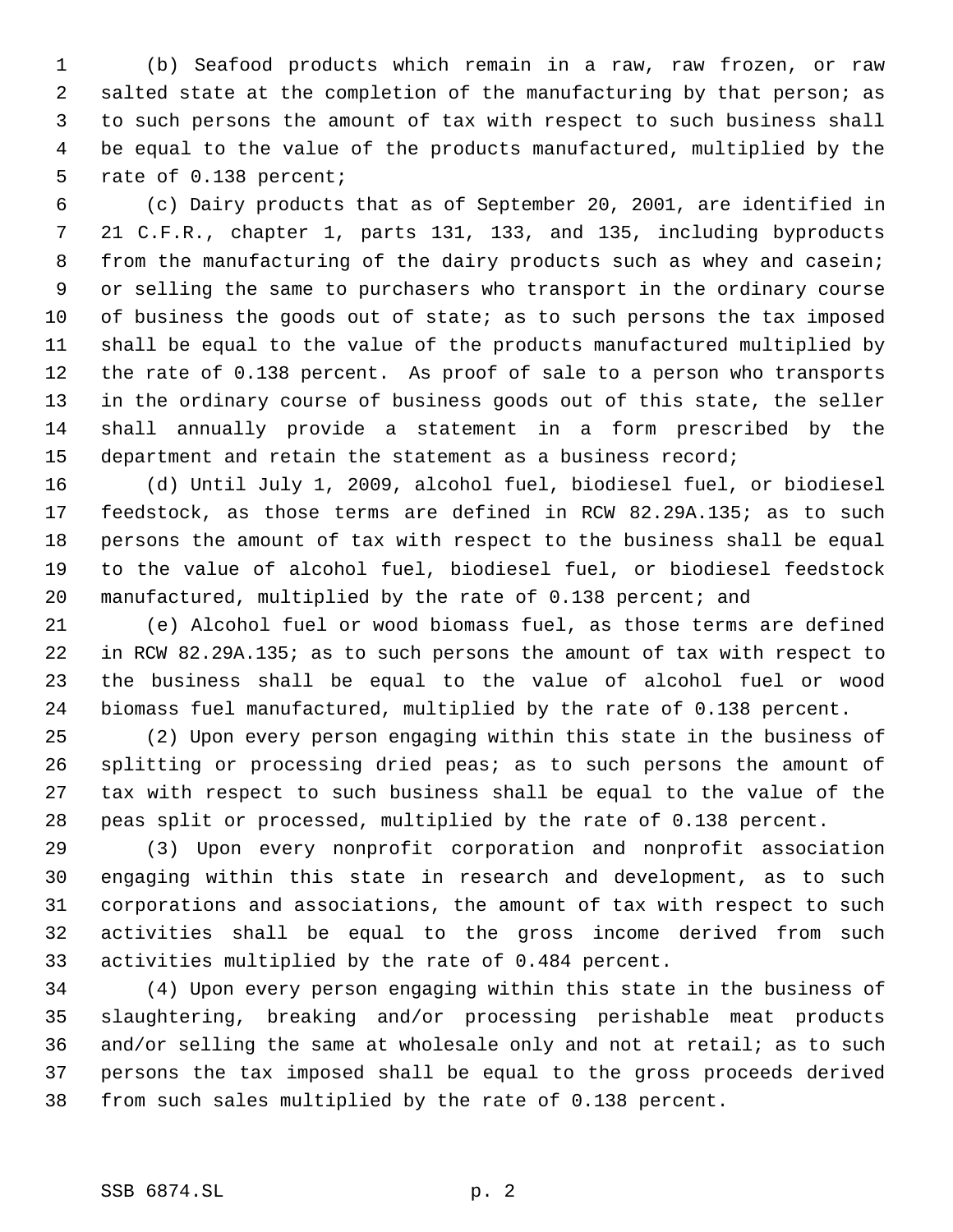(5) Upon every person engaging within this state in the business of acting as a travel agent or tour operator; as to such persons the amount of the tax with respect to such activities shall be equal to the gross income derived from such activities multiplied by the rate of 0.275 percent.

 (6) Upon every person engaging within this state in business as an international steamship agent, international customs house broker, international freight forwarder, vessel and/or cargo charter broker in foreign commerce, and/or international air cargo agent; as to such persons the amount of the tax with respect to only international activities shall be equal to the gross income derived from such activities multiplied by the rate of 0.275 percent.

 (7) Upon every person engaging within this state in the business of stevedoring and associated activities pertinent to the movement of goods and commodities in waterborne interstate or foreign commerce; as to such persons the amount of tax with respect to such business shall be equal to the gross proceeds derived from such activities multiplied by the rate of 0.275 percent. Persons subject to taxation under this subsection shall be exempt from payment of taxes imposed by chapter 82.16 RCW for that portion of their business subject to taxation under this subsection. Stevedoring and associated activities pertinent to the conduct of goods and commodities in waterborne interstate or foreign commerce are defined as all activities of a labor, service or transportation nature whereby cargo may be loaded or unloaded to or from vessels or barges, passing over, onto or under a wharf, pier, or similar structure; cargo may be moved to a warehouse or similar holding or storage yard or area to await further movement in import or export or may move to a consolidation freight station and be stuffed, unstuffed, containerized, separated or otherwise segregated or aggregated for delivery or loaded on any mode of transportation for delivery to its consignee. Specific activities included in this definition are: Wharfage, handling, loading, unloading, moving of cargo to a convenient place of delivery to the consignee or a convenient place for further movement to export mode; documentation services in connection with the receipt, delivery, checking, care, custody and control of cargo required in the transfer of cargo; imported automobile handling prior to delivery to consignee; terminal stevedoring and incidental vessel services, including but not limited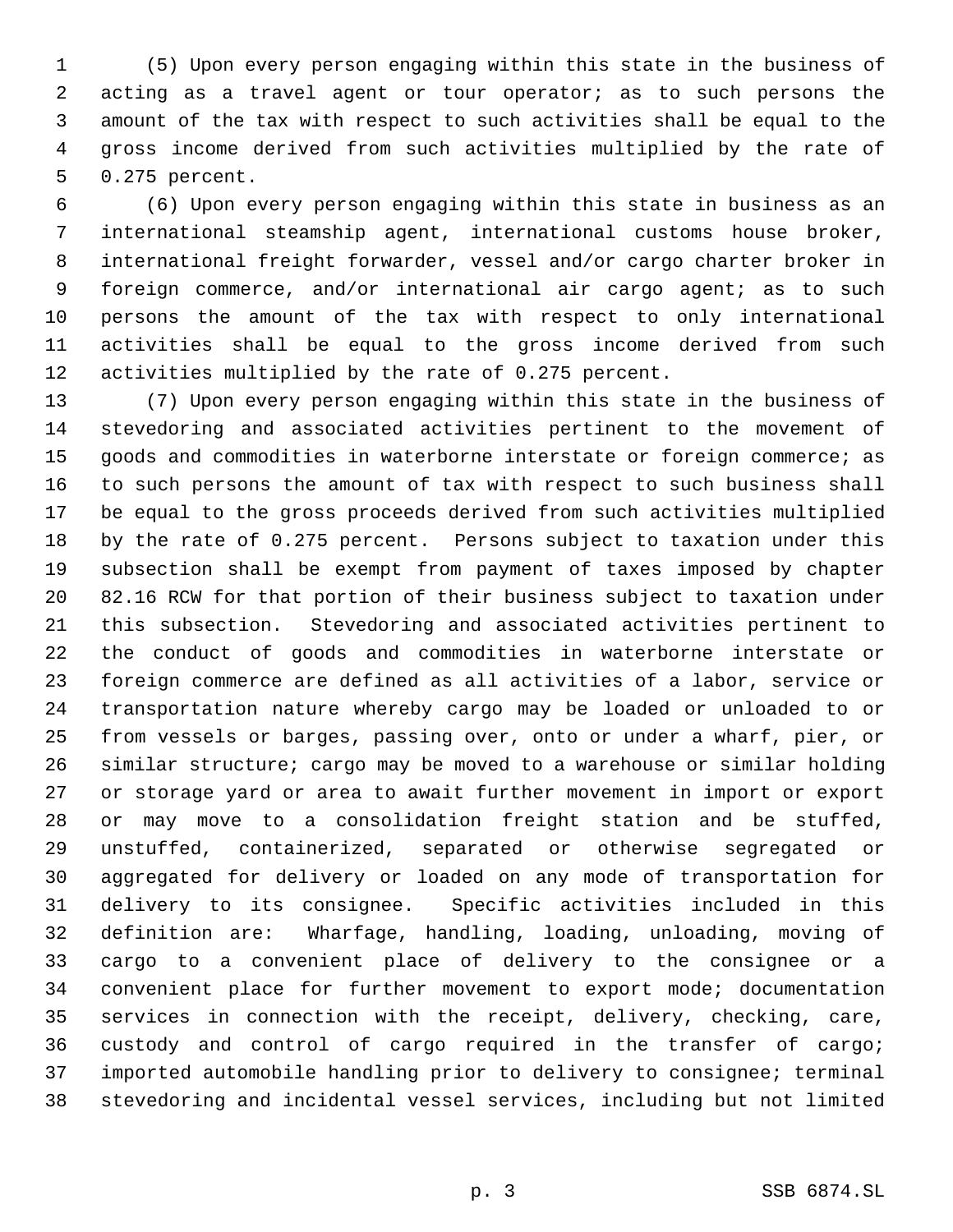to plugging and unplugging refrigerator service to containers, trailers, and other refrigerated cargo receptacles, and securing ship hatch covers.

 (8) Upon every person engaging within this state in the business of disposing of low-level waste, as defined in RCW 43.145.010; as to such persons the amount of the tax with respect to such business shall be equal to the gross income of the business, excluding any fees imposed under chapter 43.200 RCW, multiplied by the rate of 3.3 percent.

 If the gross income of the taxpayer is attributable to activities both within and without this state, the gross income attributable to this state shall be determined in accordance with the methods of apportionment required under RCW 82.04.460.

 (9) Upon every person engaging within this state as an insurance agent, insurance broker, or insurance solicitor licensed under chapter 48.17 RCW; as to such persons, the amount of the tax with respect to such licensed activities shall be equal to the gross income of such business multiplied by the rate of 0.484 percent.

 (10) Upon every person engaging within this state in business as a hospital, as defined in chapter 70.41 RCW, that is operated as a nonprofit corporation or by the state or any of its political subdivisions, as to such persons, the amount of tax with respect to such activities shall be equal to the gross income of the business multiplied by the rate of 0.75 percent through June 30, 1995, and 1.5 percent thereafter. The moneys collected under this subsection shall be deposited in the health services account created under RCW 43.72.900.

 (11)(a) Beginning October 1, 2005, upon every person engaging within this state in the business of manufacturing commercial airplanes, or components of such airplanes, as to such persons the amount of tax with respect to such business shall, in the case of manufacturers, be equal to the value of the product manufactured, or in the case of processors for hire, be equal to the gross income of the business, multiplied by the rate of:

 (i) 0.4235 percent from October 1, 2005, through the later of June 30, 2007, or the day preceding the date final assembly of a superefficient airplane begins in Washington state, as determined under RCW 82.32.550; and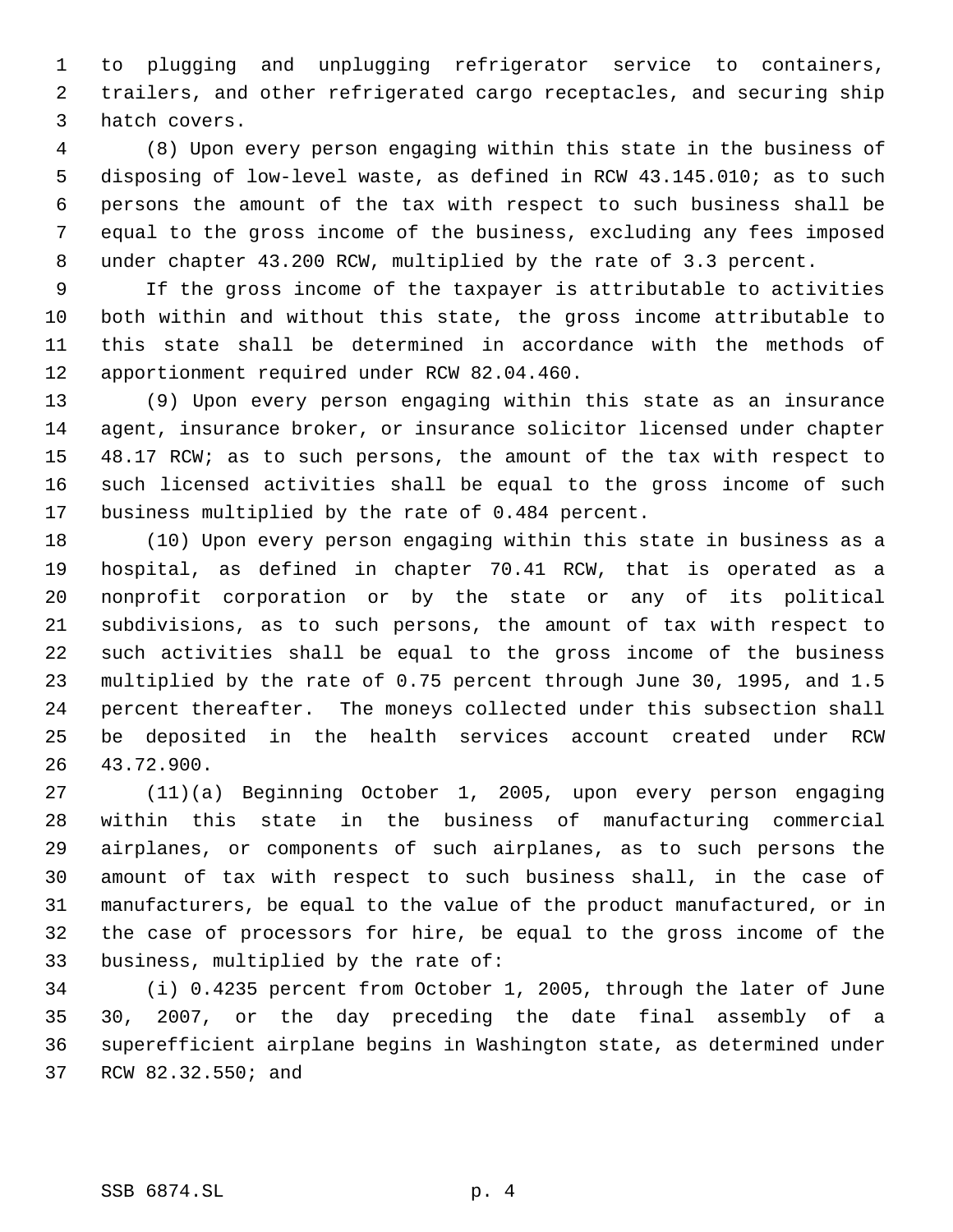(ii) 0.2904 percent beginning on the later of July 1, 2007, or the date final assembly of a superefficient airplane begins in Washington state, as determined under RCW 82.32.550.

 (b) Beginning October 1, 2005, upon every person engaging within this state in the business of making sales, at retail or wholesale, of commercial airplanes, or components of such airplanes, manufactured by that person, as to such persons the amount of tax with respect to such business shall be equal to the gross proceeds of sales of the airplanes or components multiplied by the rate of:

 (i) 0.4235 percent from October 1, 2005, through the later of June 30, 2007, or the day preceding the date final assembly of a superefficient airplane begins in Washington state, as determined under RCW 82.32.550; and

 (ii) 0.2904 percent beginning on the later of July 1, 2007, or the date final assembly of a superefficient airplane begins in Washington state, as determined under RCW 82.32.550.

 (c) For the purposes of this subsection (11), "commercial airplane," "component," and "final assembly of a superefficient airplane" have the meanings given in RCW 82.32.550.

 (d) In addition to all other requirements under this title, a person eligible for the tax rate under this subsection (11) must report as required under RCW 82.32.545.

 (e) This subsection (11) does not apply after the earlier of: July 1, 2024; or December 31, 2007, if assembly of a superefficient airplane does not begin by December 31, 2007, as determined under RCW 82.32.550. (12)(a) Until July 1, 2024, upon every person engaging within this 27 state in the business of extracting timber or extracting for hire 28 timber; as to such persons the amount of tax with respect to the business shall, in the case of extractors, be equal to the value of products, including byproducts, extracted, or in the case of extractors 31 for hire, be equal to the gross income of the business, multiplied by the rate of 0.4235 percent from July 1, 2006, through June 30, 2007, and 0.2904 percent from July 1, 2007, through June 30, 2024.

 (b) Until July 1, 2024, upon every person engaging within this 35 state in the business of manufacturing or processing for hire: (i) Timber into timber products or wood products; or (ii) timber products 37 into other timber products or wood products; as to such persons the amount of the tax with respect to the business shall, in the case of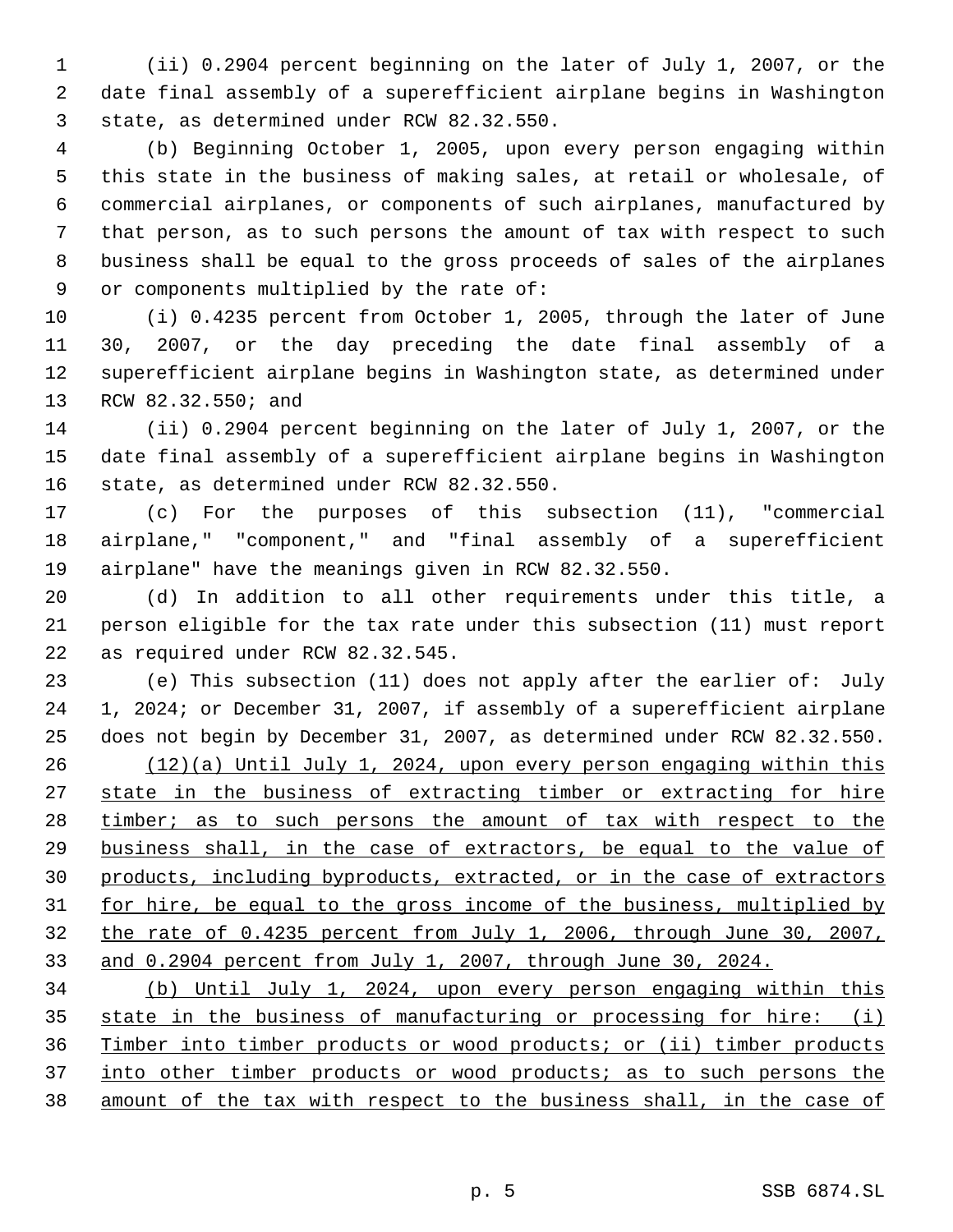manufacturers, be equal to the value of products, including byproducts, 2 manufactured, or in the case of processors for hire, be equal to the gross income of the business, multiplied by the rate of 0.4235 percent from July 1, 2006, through June 30, 2007, and 0.2904 percent from July 1, 2007, through June 30, 2024. (c) Until July 1, 2024, upon every person engaging within this state in the business of selling at wholesale: (i) Timber extracted by

8 that person; (ii) timber products manufactured by that person from 9 timber or other timber products; or (iii) wood products manufactured by that person from timber or timber products; as to such persons the amount of the tax with respect to the business shall be equal to the gross proceeds of sales of the timber, timber products, or wood products multiplied by the rate of 0.4235 percent from July 1, 2006, through June 30, 2007, and 0.2904 percent from July 1, 2007, through June 30, 2024.

 (d) For purposes of this subsection, the following definitions apply:

# 18 (i) "Timber products" means logs, wood chips, sawdust, wood waste, 19 and similar products obtained wholly from the processing of timber; 20 pulp; and recycled paper products.

 (ii) "Wood products" means paper and paper products; dimensional lumber; engineered wood products such as particleboard, oriented strand board, medium density fiberboard, and plywood; wood doors; and wood windows.

 NEW SECTION. **Sec. 2.** A new section is added to chapter 82.04 RCW to be codified between RCW 82.04.260 and 82.04.263 to read as follows: (1) In addition to the taxes imposed under RCW 82.04.260(12), a surcharge is imposed on those persons who are subject to any of the taxes imposed under RCW 82.04.260(12). Except as otherwise provided in this section, the surcharge is equal to 0.052 percent added to the rates provided in RCW 82.04.260(12) (a), (b), and (c).

 (2) All receipts from the surcharge imposed under this section shall be deposited into the forest and fish support account created in section 3 of this act.

 (3)(a) The surcharge imposed under this section shall be suspended if: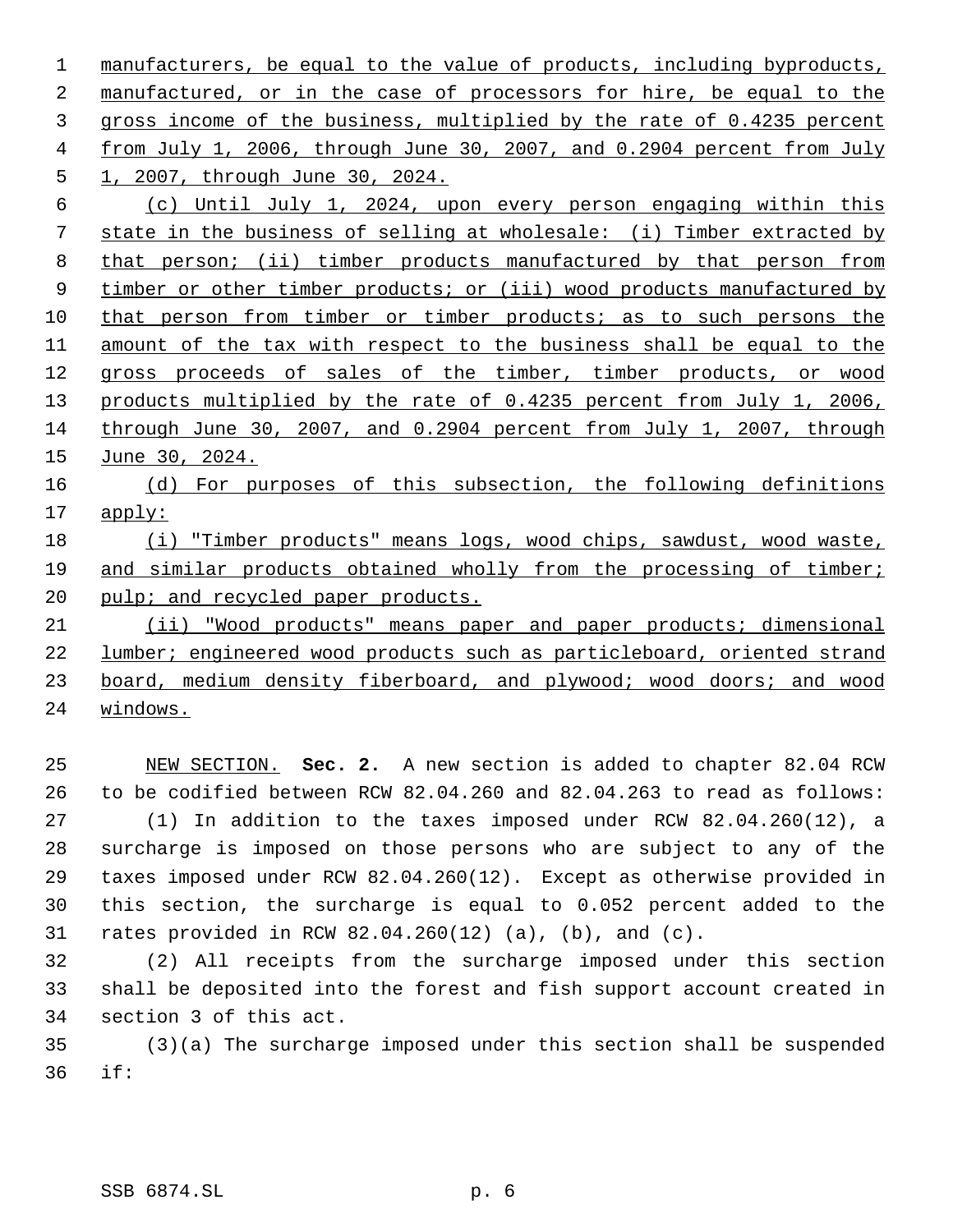(i) Receipts from the surcharge total at least eight million dollars during any fiscal biennium; or

 (ii) The office of financial management certifies to the department that the federal government has appropriated at least two million dollars for participation in forest and fish report-related activities by federally recognized Indian tribes located within the geographical boundaries of the state of Washington for any federal fiscal year.

 (b)(i) The suspension of the surcharge under (a)(i) of this subsection (3) shall take effect on the first day of the calendar month that is at least thirty days after the end of the month during which the department determines that receipts from the surcharge total at least eight million dollars during the fiscal biennium. The surcharge shall be imposed again at the beginning of the following fiscal biennium.

 (ii) The suspension of the surcharge under (a)(ii) of this subsection (3) shall take effect on the later of the first day of October of any federal fiscal year for which the federal government appropriates at least two million dollars for participation in forest and fish report-related activities by federally recognized Indian tribes located within the geographical boundaries of the state of Washington, or the first day of a calendar month that is at least thirty days following the date that the office of financial management makes a certification to the department under subsection (5) of this section. The surcharge shall be imposed again on the first day of the following July.

 (4)(a) If, by October 1st of any federal fiscal year, the office of financial management certifies to the department that the federal government has appropriated funds for participation in forest and fish report-related activities by federally recognized Indian tribes located within the geographical boundaries of the state of Washington but the amount of the appropriation is less than two million dollars, the department shall adjust the surcharge in accordance with this subsection.

 (b) The department shall adjust the surcharge by an amount that the department estimates will cause the amount of funds deposited into the forest and fish support account for the state fiscal year that begins July 1st and that includes the beginning of the federal fiscal year for which the federal appropriation is made, to be reduced by twice the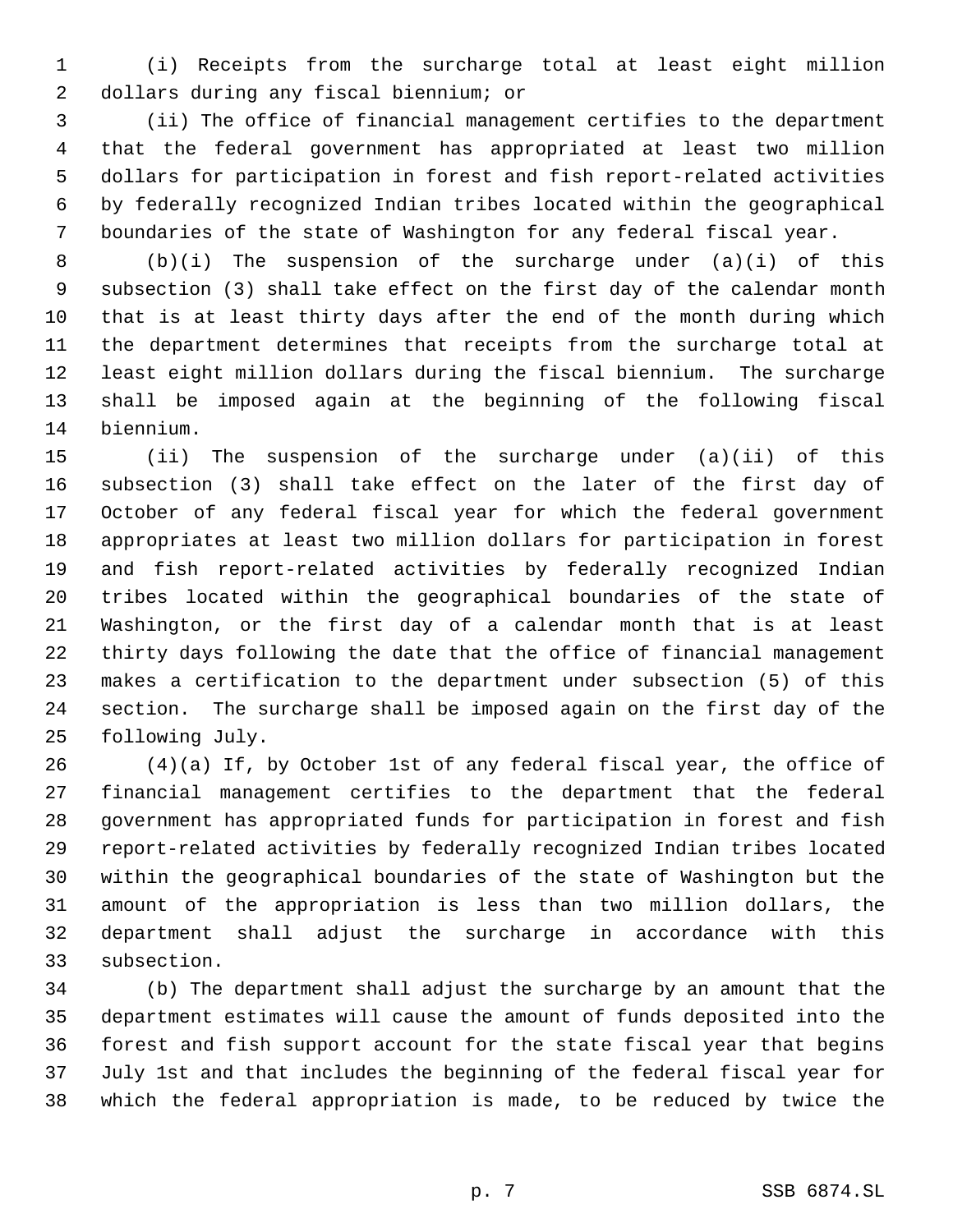amount of the federal appropriation for participation in forest and fish report-related activities by federally recognized Indian tribes located within the geographical boundaries of the state of Washington. (c) Any adjustment in the surcharge shall take effect at the beginning of a calendar month that is at least thirty days after the date that the office of financial management makes the certification under subsection (5) of this section.

 (d) The surcharge shall be imposed again at the rate provided in subsection (1) of this section on the first day of the following state fiscal year unless the surcharge is suspended under subsection (3) of this section or adjusted for that fiscal year under this subsection.

 (e) Adjustments of the amount of the surcharge by the department are final and shall not be used to challenge the validity of the surcharge imposed under this section.

 (f) The department shall provide timely notice to affected taxpayers of the suspension of the surcharge or an adjustment of the surcharge.

 (5) The office of financial management shall make the certification to the department as to the status of federal appropriations for tribal participation in forest and fish report-related activities.

 NEW SECTION. **Sec. 3.** A new section is added to chapter 76.09 RCW to read as follows:

 The forest and fish support account is hereby created in the state treasury. Receipts from appropriations, the surcharge imposed under RCW 82.04.260(12), and other sources must be deposited into the account. Expenditures from the account shall be used for activities pursuant to the state's implementation of the forests and fish report as defined in chapter 76.09 RCW and related activities, including, but not limited to, adaptive management, monitoring, and participation grants to tribes, state and local agencies, and not-for-profit public interest organizations. Expenditures from the account may be made only after appropriation by the legislature.

 **Sec. 4.** RCW 34.05.030 and 2002 c 354 s 225 are each amended to read as follows:

- (1) This chapter shall not apply to:
- (a) The state militia, or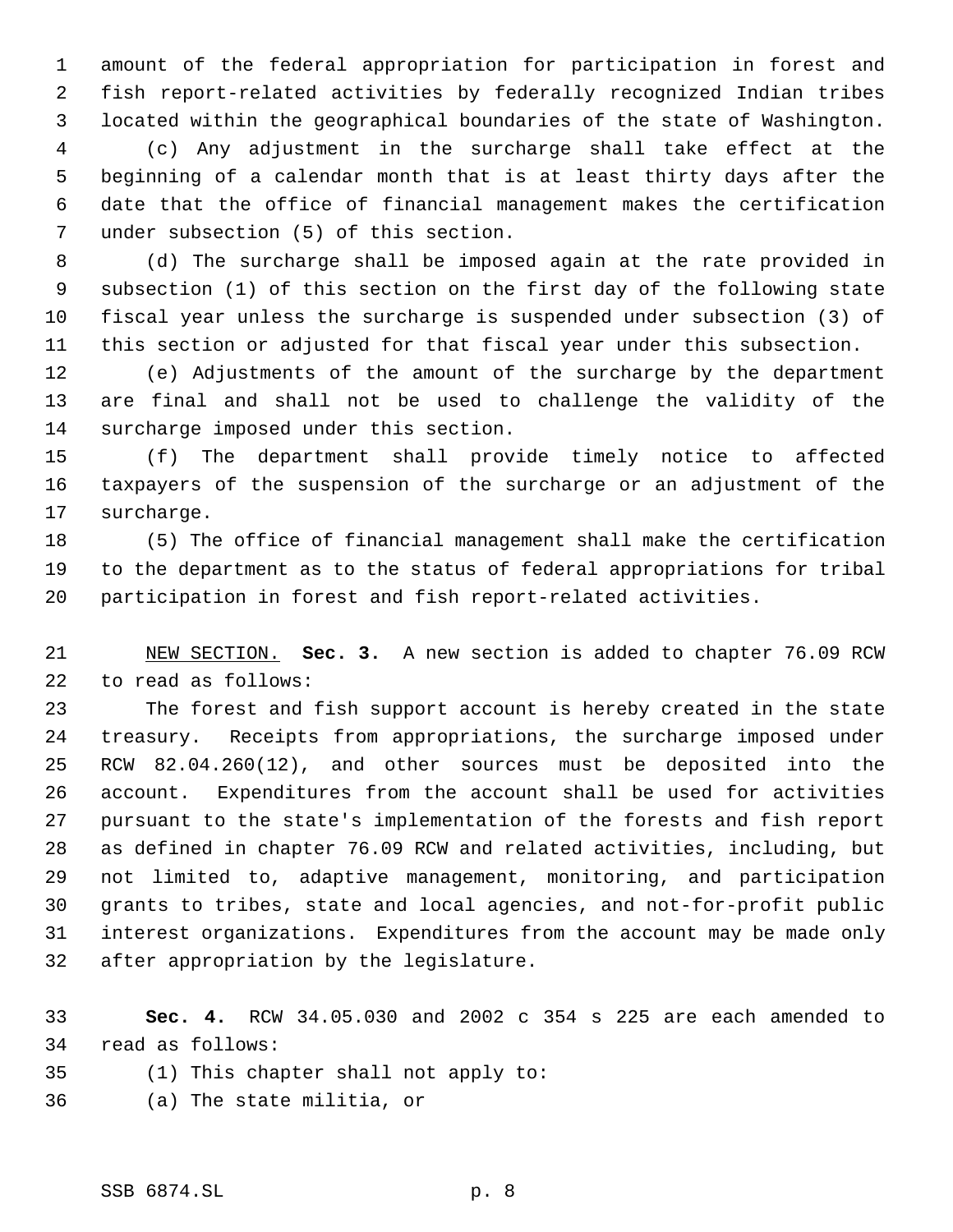(b) The board of clemency and pardons, or

 (c) The department of corrections or the indeterminate sentencing review board with respect to persons who are in their custody or are subject to the jurisdiction of those agencies.

 (2) The provisions of RCW 34.05.410 through 34.05.598 shall not apply:

 (a) To adjudicative proceedings of the board of industrial insurance appeals except as provided in RCW 7.68.110 and 51.48.131;

 (b) Except for actions pursuant to chapter 46.29 RCW, to the denial, suspension, or revocation of a driver's license by the department of licensing;

 (c) To the department of labor and industries where another statute expressly provides for review of adjudicative proceedings of a department action, order, decision, or award before the board of industrial insurance appeals;

 (d) To actions of the Washington personnel resources board or the 17 director of personnel;  $((\theta \cdot \mathbf{r}))$ 

 (e) To adjustments by the department of revenue of the amount of the surcharge imposed under section 2 of this act; or

 $(f)$  To the extent they are inconsistent with any provisions of chapter 43.43 RCW.

 (3) Unless a party makes an election for a formal hearing pursuant to RCW 82.03.140 or 82.03.190, RCW 34.05.410 through 34.05.598 do not apply to a review hearing conducted by the board of tax appeals.

25 (4) The rule-making provisions of this chapter do not apply to:

 (a) Reimbursement unit values, fee schedules, arithmetic conversion factors, and similar arithmetic factors used to determine payment rates that apply to goods and services purchased under contract for clients 29 eligible under chapter 74.09 RCW; and

 (b) Adjustments by the department of revenue of the amount of the surcharge imposed under section 2 of this act.

 (5) All other agencies, whether or not formerly specifically excluded from the provisions of all or any part of the Administrative Procedure Act, shall be subject to the entire act.

 **Sec. 5.** RCW 82.04.230 and 1993 sp.s. c 25 s 101 are each amended to read as follows:

Upon every person engaging within this state in business as an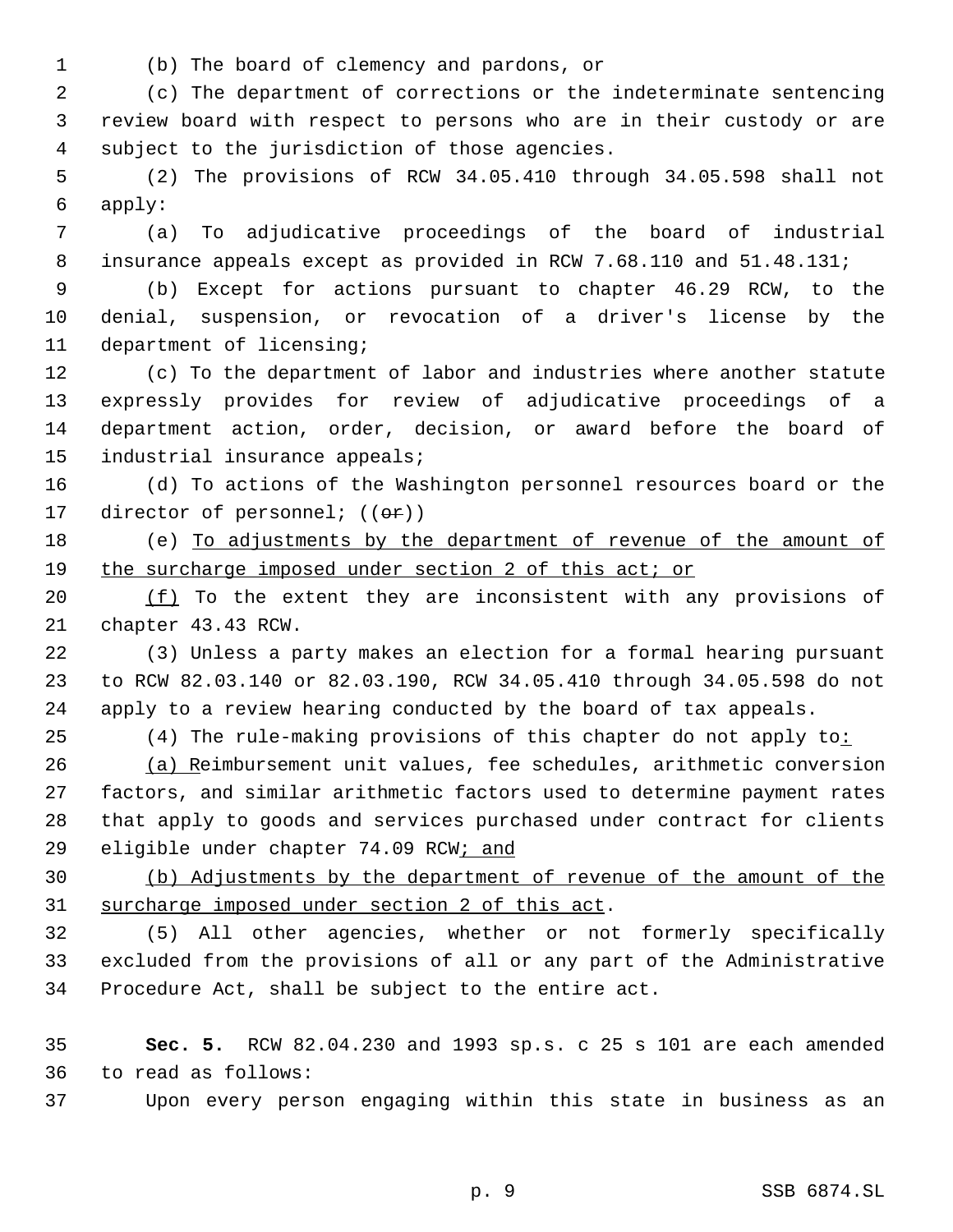extractor, except persons taxable as an extractor under any other 2 provision in this chapter; as to such persons the amount of the tax with respect to such business shall be equal to the value of the products, including byproducts, extracted for sale or for commercial or industrial use, multiplied by the rate of 0.484 percent.

 The measure of the tax is the value of the products, including byproducts, so extracted, regardless of the place of sale or the fact that deliveries may be made to points outside the state.

 **Sec. 6.** RCW 82.04.280 and 2004 c 24 s 6 are each amended to read as follows:

 Upon every person engaging within this state in the business of: (1) Printing, and of publishing newspapers, periodicals, or magazines; (2) building, repairing or improving any street, place, road, highway, easement, right of way, mass public transportation terminal or parking facility, bridge, tunnel, or trestle which is owned by a municipal corporation or political subdivision of the state or by the United States and which is used or to be used, primarily for foot or vehicular traffic including mass transportation vehicles of any kind and including any readjustment, reconstruction or relocation of the facilities of any public, private or cooperatively owned utility or railroad in the course of such building, repairing or improving, the cost of which readjustment, reconstruction, or relocation, is the responsibility of the public authority whose street, place, road, highway, easement, right of way, mass public transportation terminal or parking facility, bridge, tunnel, or trestle is being built, repaired or improved; (3) extracting for hire or processing for hire, except 27 persons taxable as extractors for hire or processors for hire under another section of this chapter; (4) operating a cold storage warehouse or storage warehouse, but not including the rental of cold storage lockers; (5) representing and performing services for fire or casualty insurance companies as an independent resident managing general agent licensed under the provisions of RCW 48.05.310; (6) radio and television broadcasting, excluding network, national and regional advertising computed as a standard deduction based on the national average thereof as annually reported by the Federal Communications Commission, or in lieu thereof by itemization by the individual broadcasting station, and excluding that portion of revenue represented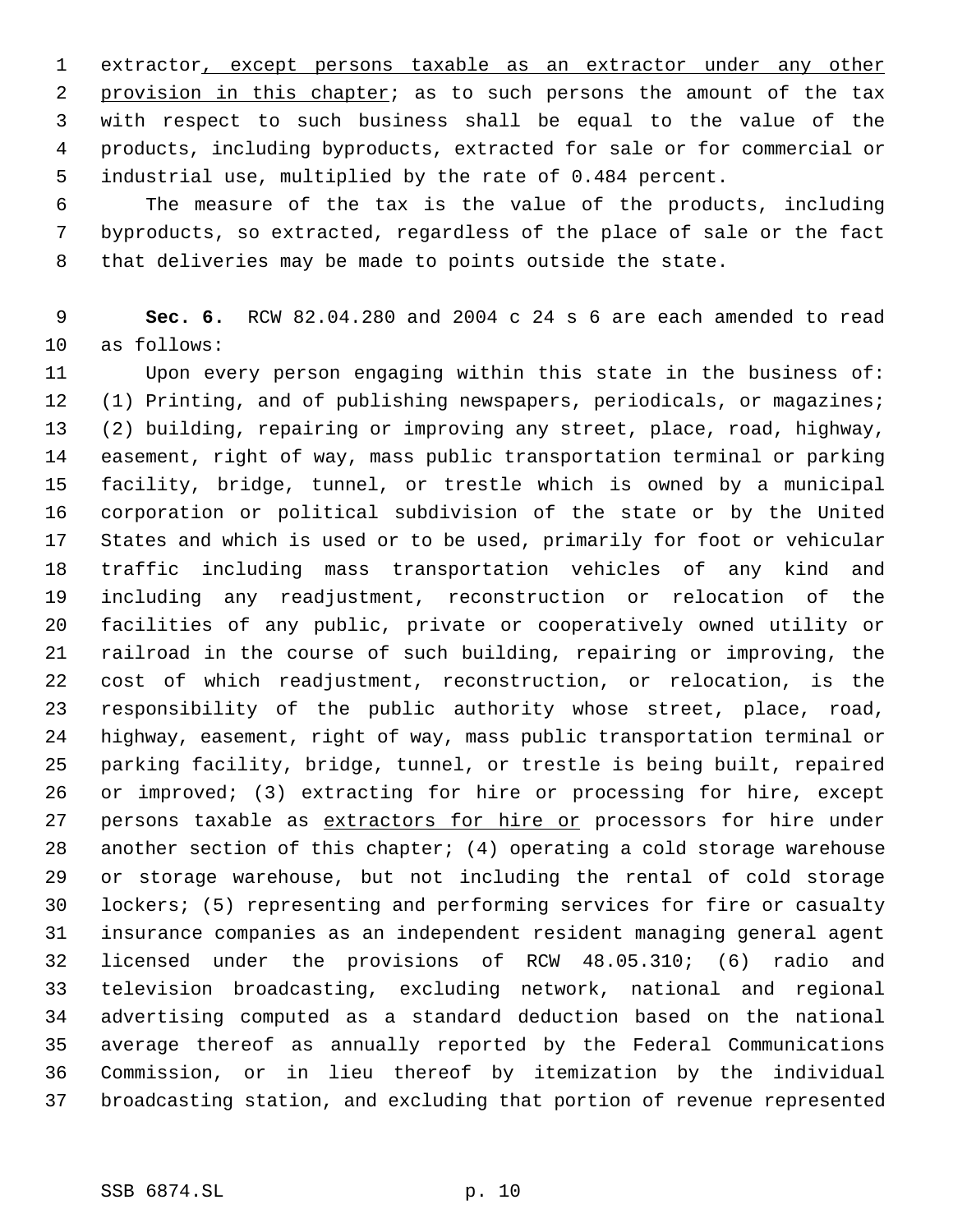by the out-of-state audience computed as a ratio to the station's total audience as measured by the 100 micro-volt signal strength and delivery by wire, if any; (7) engaging in activities which bring a person within the definition of consumer contained in RCW 82.04.190(6); as to such persons, the amount of tax on such business shall be equal to the gross income of the business multiplied by the rate of 0.484 percent.

 As used in this section, "cold storage warehouse" means a storage warehouse used to store fresh and/or frozen perishable fruits or vegetables, meat, seafood, dairy products, or fowl, or any combination thereof, at a desired temperature to maintain the quality of the product for orderly marketing.

 As used in this section, "storage warehouse" means a building or structure, or any part thereof, in which goods, wares, or merchandise are received for storage for compensation, except field warehouses, fruit warehouses, fruit packing plants, warehouses licensed under chapter 22.09 RCW, public garages storing automobiles, railroad freight sheds, docks and wharves, and "self-storage" or "mini storage" facilities whereby customers have direct access to individual storage areas by separate entrance. "Storage warehouse" does not include a building or structure, or that part of such building or structure, in which an activity taxable under RCW 82.04.272 is conducted.

 As used in this section, "periodical or magazine" means a printed publication, other than a newspaper, issued regularly at stated intervals at least once every three months, including any supplement or special edition of the publication.

 **Sec. 7.** RCW 82.04.280 and 2003 c 149 s 4 are each amended to read as follows:

 Upon every person engaging within this state in the business of: (1) Printing, and of publishing newspapers, periodicals, or magazines; (2) building, repairing or improving any street, place, road, highway, easement, right of way, mass public transportation terminal or parking facility, bridge, tunnel, or trestle which is owned by a municipal corporation or political subdivision of the state or by the United States and which is used or to be used, primarily for foot or vehicular traffic including mass transportation vehicles of any kind and including any readjustment, reconstruction or relocation of the facilities of any public, private or cooperatively owned utility or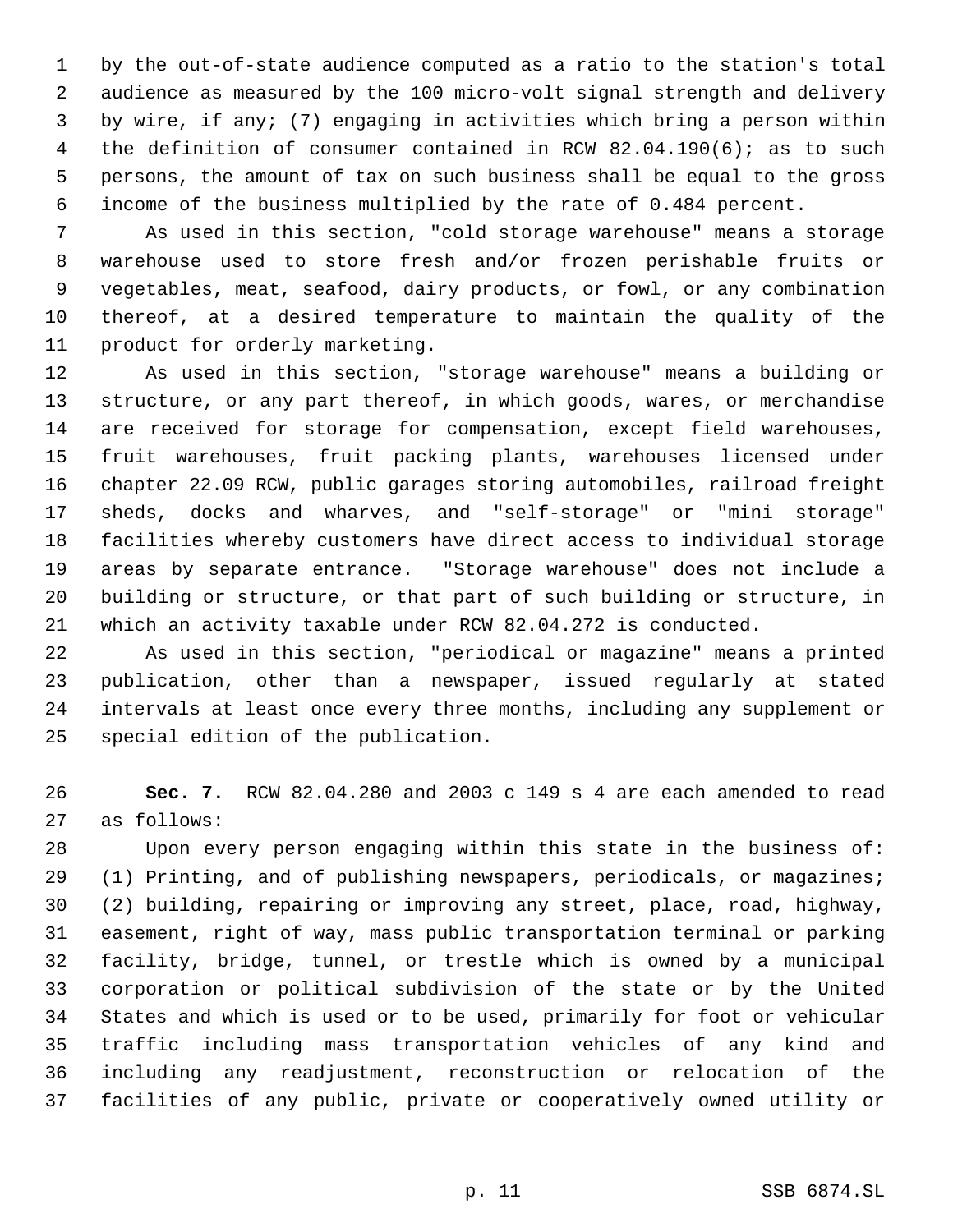railroad in the course of such building, repairing or improving, the cost of which readjustment, reconstruction, or relocation, is the responsibility of the public authority whose street, place, road, highway, easement, right of way, mass public transportation terminal or parking facility, bridge, tunnel, or trestle is being built, repaired or improved; (3) extracting for hire or processing for hire, except persons taxable as extractors for hire or processors for hire under another section of this chapter; (4) operating a cold storage warehouse or storage warehouse, but not including the rental of cold storage lockers; (5) representing and performing services for fire or casualty insurance companies as an independent resident managing general agent licensed under the provisions of RCW 48.05.310; (6) radio and television broadcasting, excluding network, national and regional advertising computed as a standard deduction based on the national average thereof as annually reported by the Federal Communications Commission, or in lieu thereof by itemization by the individual broadcasting station, and excluding that portion of revenue represented by the out-of-state audience computed as a ratio to the station's total audience as measured by the 100 micro-volt signal strength and delivery by wire, if any; (7) engaging in activities which bring a person within the definition of consumer contained in RCW 82.04.190(6); as to such persons, the amount of tax on such business shall be equal to the gross income of the business multiplied by the rate of 0.484 percent.

 As used in this section, "cold storage warehouse" means a storage warehouse used to store fresh and/or frozen perishable fruits or vegetables, meat, seafood, dairy products, or fowl, or any combination thereof, at a desired temperature to maintain the quality of the product for orderly marketing.

 As used in this section, "storage warehouse" means a building or structure, or any part thereof, in which goods, wares, or merchandise are received for storage for compensation, except field warehouses, fruit warehouses, fruit packing plants, warehouses licensed under chapter 22.09 RCW, public garages storing automobiles, railroad freight sheds, docks and wharves, and "self-storage" or "mini storage" facilities whereby customers have direct access to individual storage areas by separate entrance. "Storage warehouse" does not include a building or structure, or that part of such building or structure, in which an activity taxable under RCW 82.04.272 is conducted.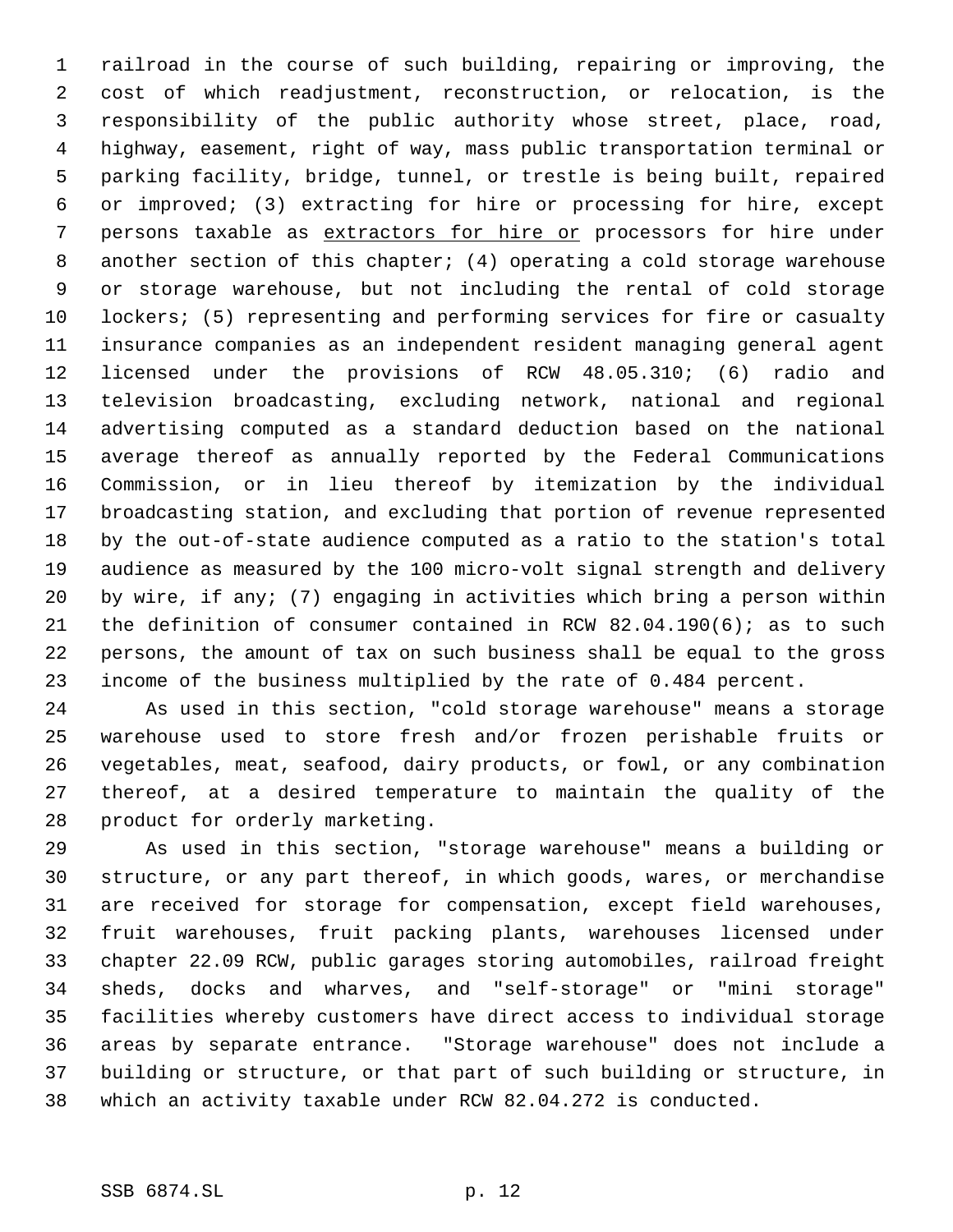As used in this section, "periodical or magazine" means a printed publication, other than a newspaper, issued regularly at stated intervals at least once every three months, including any supplement or special edition of the publication.

 **Sec. 8.** RCW 82.04.440 and 2005 c 301 s 3 are each amended to read as follows:

 (1) Every person engaged in activities which are within the purview of the provisions of two or more of sections RCW 82.04.230 to 82.04.298, inclusive, shall be taxable under each paragraph applicable to the activities engaged in.

 (2) Persons taxable under RCW 82.04.2909(2), 82.04.250, 82.04.270, 12 82.04.294(2), or 82.04.260 (4) ((or (13))), (11), or (12) with respect to selling products in this state, including those persons who are also 14 taxable under section 2 of this act, shall be allowed a credit against those taxes for any (a) manufacturing taxes paid with respect to the manufacturing of products so sold in this state, and/or (b) extracting taxes paid with respect to the extracting of products so sold in this state or ingredients of products so sold in this state. Extracting taxes taken as credit under subsection (3) of this section may also be taken under this subsection, if otherwise allowable under this subsection. The amount of the credit shall not exceed the tax liability arising under this chapter with respect to the sale of those products.

 (3) Persons taxable as manufacturers under RCW 82.04.240 or 25 82.04.260 (1)(b) or (12), including those persons who are also taxable 26 under section 2 of this act, shall be allowed a credit against those taxes for any extracting taxes paid with respect to extracting the ingredients of the products so manufactured in this state. The amount of the credit shall not exceed the tax liability arising under this chapter with respect to the manufacturing of those products.

 (4) Persons taxable under RCW 82.04.230, 82.04.240, 82.04.2909(1), 32 82.04.294(1), or 82.04.260 (1), (2), (4),  $((+6)$ , or  $(+3)$ )) (11), or (12), including those persons who are also taxable under section 2 of 34 this act, with respect to extracting or manufacturing products in this state shall be allowed a credit against those taxes for any (i) gross receipts taxes paid to another state with respect to the sales of the products so extracted or manufactured in this state, (ii) manufacturing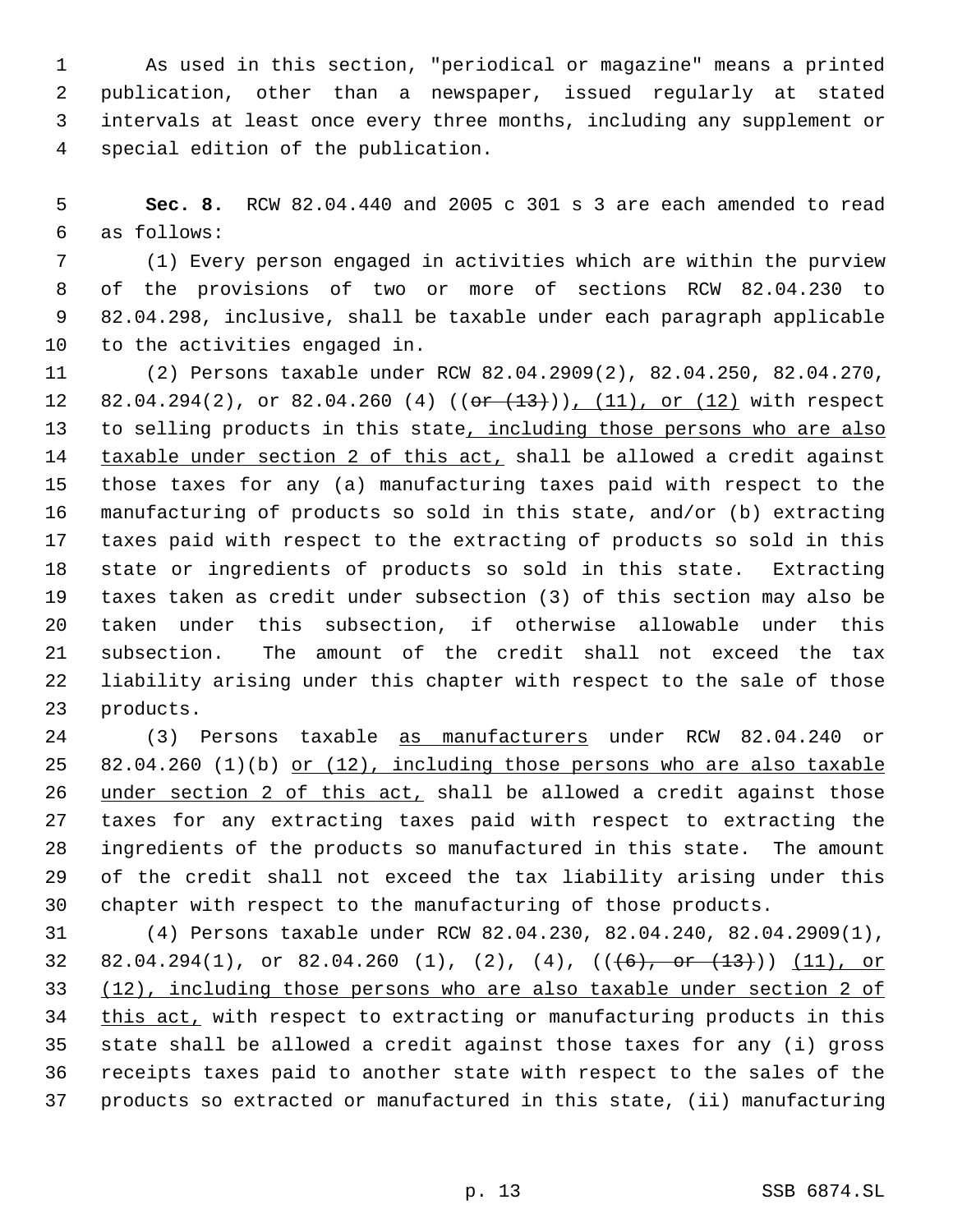taxes paid with respect to the manufacturing of products using ingredients so extracted in this state, or (iii) manufacturing taxes paid with respect to manufacturing activities completed in another state for products so manufactured in this state. The amount of the credit shall not exceed the tax liability arising under this chapter with respect to the extraction or manufacturing of those products.

(5) For the purpose of this section:

(a) "Gross receipts tax" means a tax:

 (i) Which is imposed on or measured by the gross volume of business, in terms of gross receipts or in other terms, and in the determination of which the deductions allowed would not constitute the 12 tax an income tax or value added tax; and

 (ii) Which is also not, pursuant to law or custom, separately stated from the sales price.

 (b) "State" means (i) the state of Washington, (ii) a state of the United States other than Washington, or any political subdivision of such other state, (iii) the District of Columbia, and (iv) any foreign country or political subdivision thereof.

 (c) "Manufacturing tax" means a gross receipts tax imposed on the act or privilege of engaging in business as a manufacturer, and includes (i) the taxes imposed in RCW 82.04.240, 82.04.2909(1), 22 82.04.260 (1), (2), (4),  $(\text{and } (13))$  (11), and (12), and 82.04.294(1); 23 ((and)) (ii) the tax imposed under section 2 of this act on persons who 24 are engaged in business as a manufacturer; and (iii) similar gross receipts taxes paid to other states.

 (d) "Extracting tax" means a gross receipts tax imposed on the act 27 or privilege of engaging in business as an extractor, and includes  $(i)$ 28 the tax imposed on extractors in RCW 82.04.230 and 82.04.260(12); (ii) the tax imposed under section 2 of this act on persons who are engaged 30 in business as an extractor; and (iii) similar gross receipts taxes paid to other states.

 (e) "Business", "manufacturer", "extractor", and other terms used in this section have the meanings given in RCW 82.04.020 through 82.04.212, notwithstanding the use of those terms in the context of describing taxes imposed by other states.

 NEW SECTION. **Sec. 9.** A new section is added to chapter 82.32 RCW to read as follows: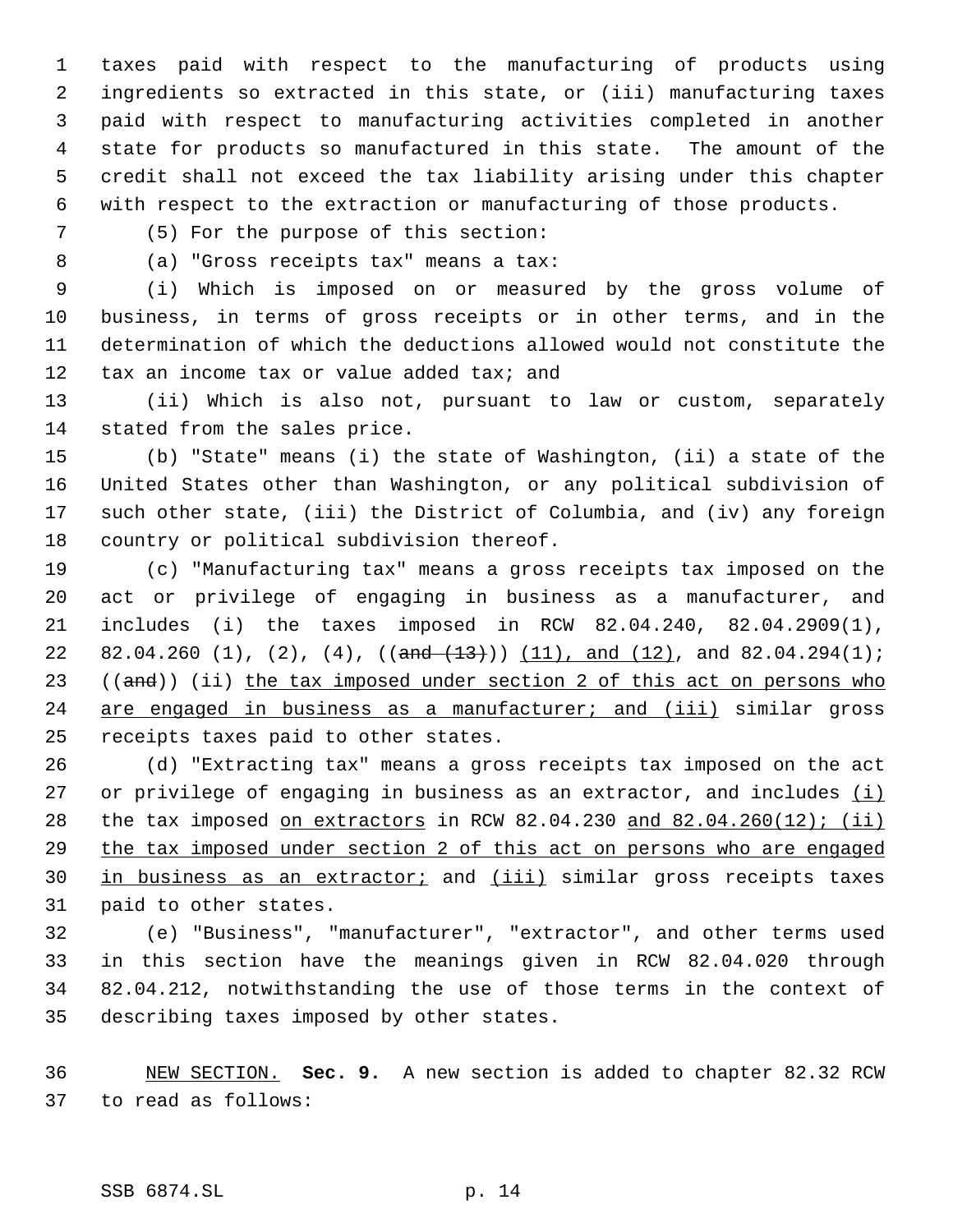(1) The legislature finds that accountability and effectiveness are important aspects of setting tax policy. In order to make policy choices regarding the best use of limited state resources, the legislature needs information on how a tax incentive is used.

 (2)(a) A person who reports taxes under RCW 82.04.260(12) shall file a complete annual survey with the department. The survey is due by March 31st following any year in which a person reports taxes under RCW 82.04.260(12). The department may extend the due date for timely filing of annual surveys under this section as provided in RCW 82.32.590. The survey shall include the amount of tax reduced under the preferential rate in RCW 82.04.260(12). The survey shall also include the following information for employment positions in Washington:

(i) The number of total employment positions;

 (ii) Full-time, part-time, and temporary employment positions as a percent of total employment;

 (iii) The number of employment positions according to the following wage bands: Less than thirty thousand dollars; thirty thousand dollars or greater, but less than sixty thousand dollars; and sixty thousand dollars or greater. A wage band containing fewer than three individuals may be combined with another wage band; and

 (iv) The number of employment positions that have employer-provided medical, dental, and retirement benefits, by each of the wage bands.

 (b) The first survey filed under this subsection shall include employment, wage, and benefit information for the twelve-month period immediately before first use of a preferential tax rate under RCW 82.04.260(12).

 (c) As part of the annual survey, the department may request additional information, including the amount of investment in equipment used in the activities taxable under the preferential rate in RCW 82.04.260(12), necessary to measure the results of, or determine eligibility for, the preferential tax rate in RCW 82.04.260(12).

 (d) All information collected under this section, except the amount of the tax reduced under the preferential rate in RCW 82.04.260(12), is deemed taxpayer information under RCW 82.32.330. Information on the amount of tax reduced is not subject to the confidentiality provisions of RCW 82.32.330 and may be disclosed to the public upon request, except as provided in (e) of this subsection. If the amount of the tax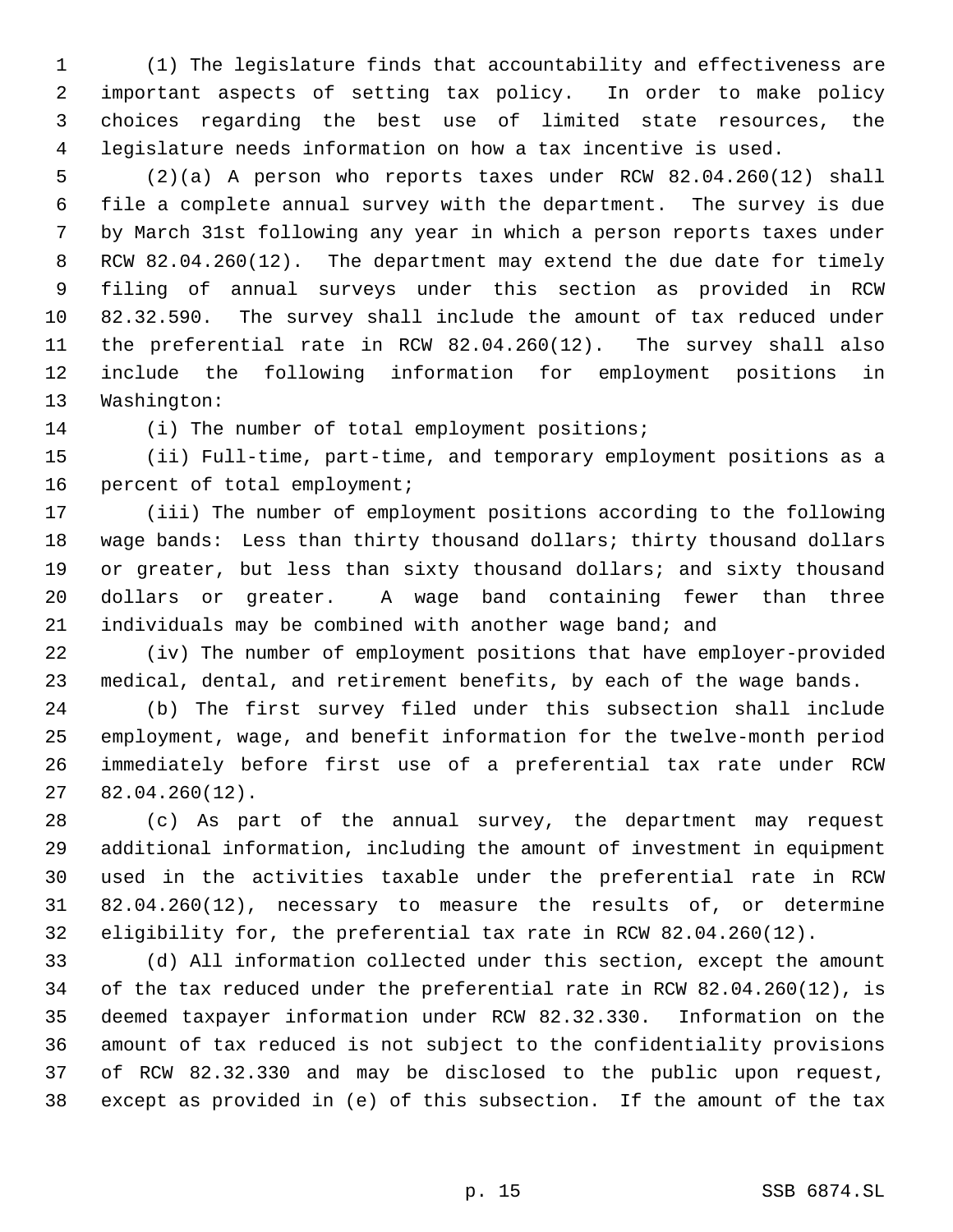reduced as reported on the survey is different than the amount actually reduced based on the taxpayer's excise tax returns or otherwise allowed by the department, the amount actually reduced may be disclosed.

 (e) Persons for whom the actual amount of the tax reduction is less than ten thousand dollars during the period covered by the survey may request the department to treat the amount of the tax reduction as confidential under RCW 82.32.330.

 (3) If a person fails to submit a complete annual survey under subsection (2) of this section by the due date or any extension under RCW 82.32.590, the department shall declare the amount of taxes reduced under the preferential rate in RCW 82.04.260(12) for the period covered by the survey to be immediately due and payable. The department shall assess interest, but not penalties, on the taxes. Interest shall be assessed at the rate provided for delinquent excise taxes under this chapter, retroactively to the date the reduced taxes were due, and shall accrue until the amount of the reduced taxes is repaid.

 (4) The department shall use the information from the annual survey required under subsection (2) of this section to prepare summary descriptive statistics by category. The department shall report these statistics to the legislature each year by September 1st. The requirement to prepare and report summary descriptive statistics shall cease after September 1, 2025.

 (5) By November 1, 2011, and November 1, 2023, the fiscal committees of the house of representatives and the senate, in consultation with the department, shall report to the legislature on the effectiveness of the preferential tax rate provided in RCW 82.04.260(12). The report shall measure the effect of the preferential tax rate provided in RCW 82.04.260(12) on job retention, net jobs created for Washington residents, company growth, and other factors as the committees select. The report shall include a discussion of principles to apply in evaluating whether the legislature should continue the preferential tax rate provided in RCW 82.04.260(12).

 **Sec. 10.** RCW 82.32.590 and 2005 c 514 s 1001 are each amended to read as follows:

 (1) If the department finds that the failure of a taxpayer to file an annual survey under RCW 82.04.4452 or section 9 of this act by the due date was the result of circumstances beyond the control of the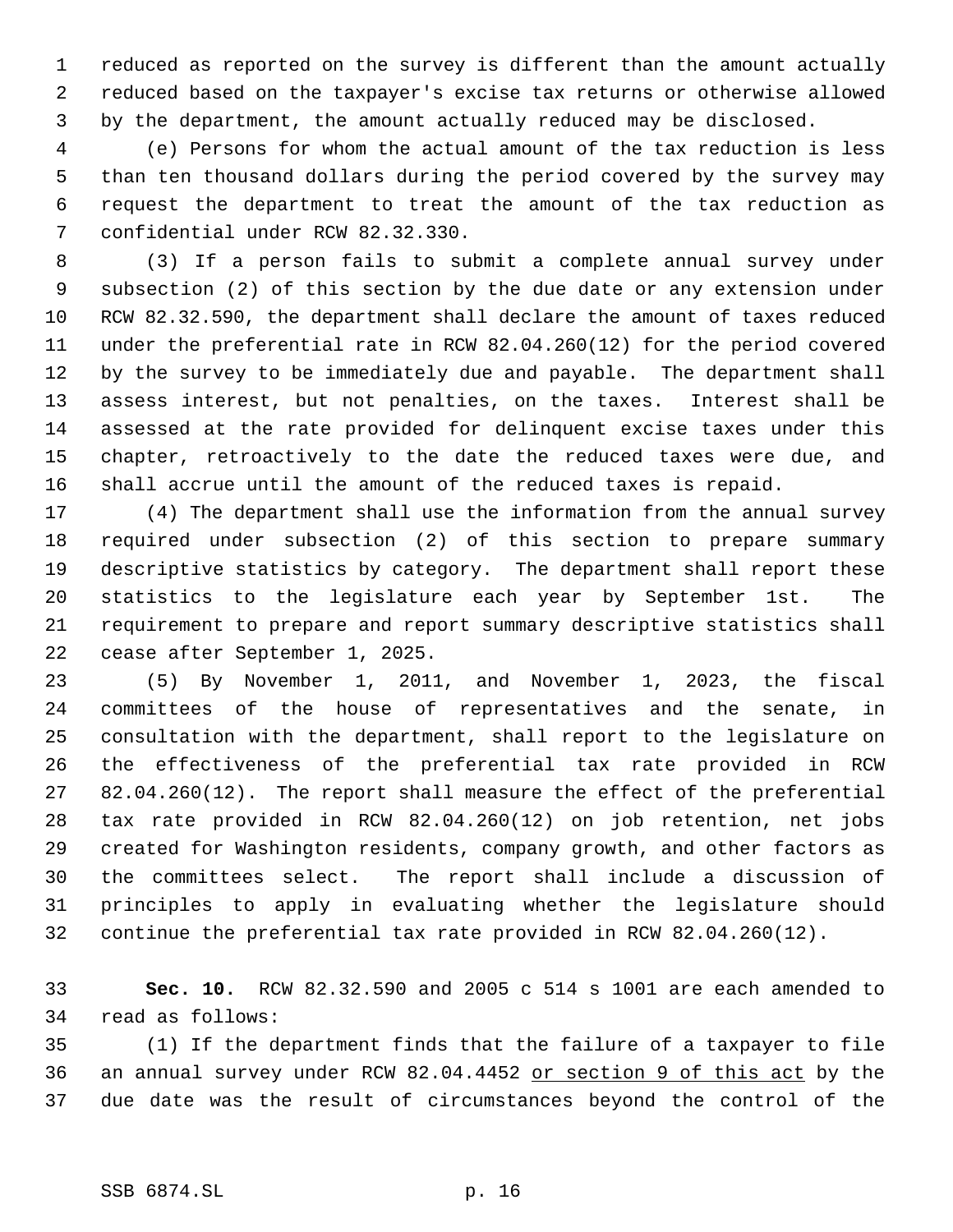taxpayer, the department shall extend the time for filing the survey. Such extension shall be for a period of thirty days from the date the department issues its written notification to the taxpayer that it qualifies for an extension under this section. The department may grant additional extensions as it deems proper.

 (2) In making a determination whether the failure of a taxpayer to file an annual survey by the due date was the result of circumstances beyond the control of the taxpayer, the department shall be guided by rules adopted by the department for the waiver or cancellation of penalties when the underpayment or untimely payment of any tax was due to circumstances beyond the control of the taxpayer.

 **Sec. 11.** RCW 82.32.600 and 2005 c 514 s 1002 are each amended to read as follows:

14 (1) Persons required to file surveys under RCW 82.04.4452 or 15 section 9 of this act must electronically file with the department all surveys, returns, and any other forms or information the department requires in an electronic format as provided or approved by the 18 department( $\left(\frac{1}{2}, \frac{1}{2}\right)$  department department for relief under subsection  $\left(2\right)$ 19 of this section)). As used in this section, "returns" has the same meaning as "return" in RCW 82.32.050.

 (2) ((Upon request, the department may relieve a person of the obligations in subsection (1) of this section if the person's taxes 23 have been reduced a cumulative total of less than one thousand dollars 24 from all of the credits, exemptions, or preferential business and occupation tax rates, for which a person is required to file an annual survey under RCW 82.04.4452, 82.32.535, 82.32.545, 82.32.570, 82.32.560, 82.60.070, or 82.63.020.

28  $(3)$  Persons who no longer qualify for relief under subsection  $(2)$ 29 of this section will be notified in writing by the department and must comply with subsection (1) of this section by the date provided in the notice.

 $(4)$ )) Any survey, return, or any other form or information required to be filed in an electronic format under subsection (1) of this section is not filed until received by the department in an electronic format.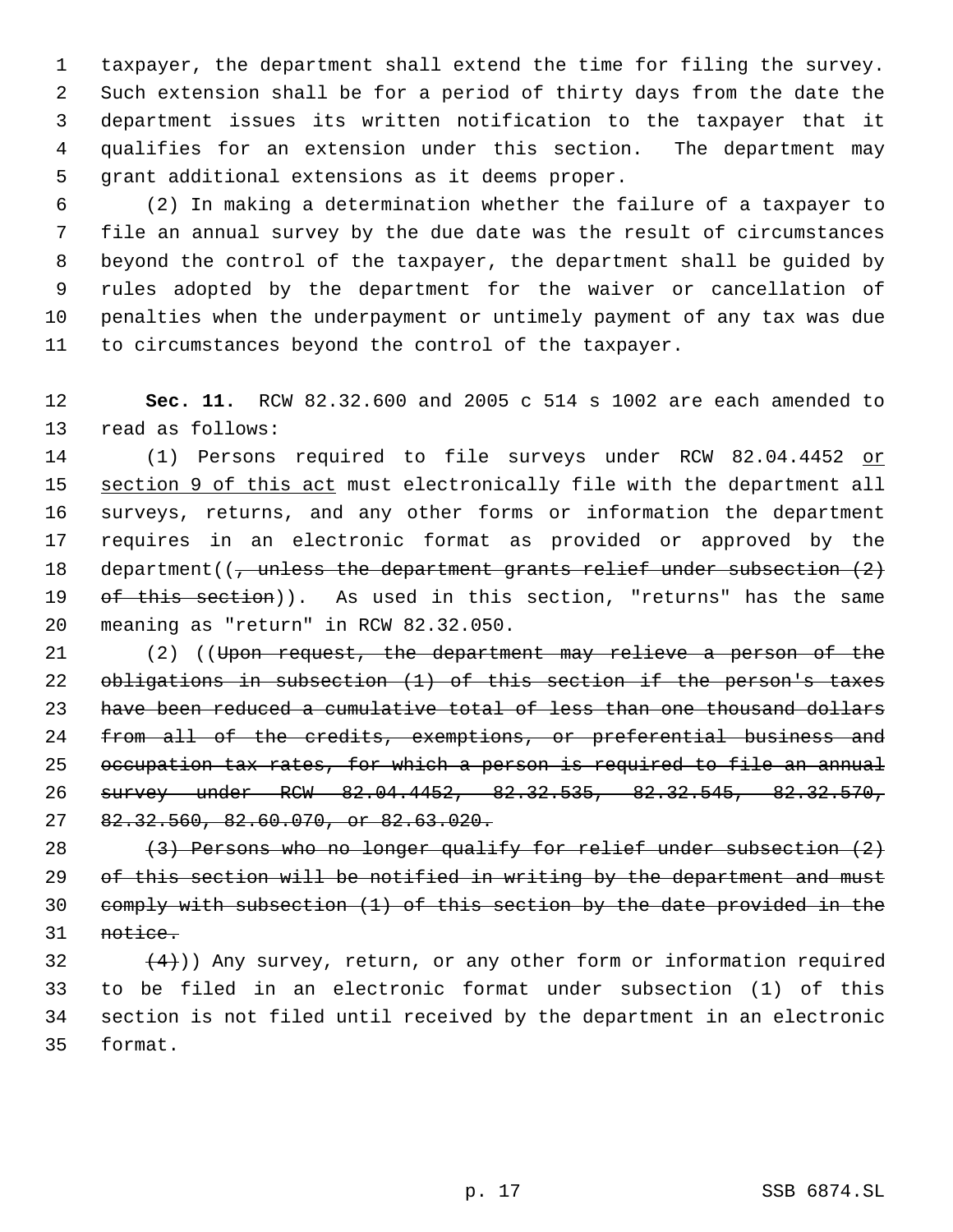**Sec. 12.** 2003 c 149 s 12 (uncodified) is amended to read as follows:

 $(1)(a)$  This act  $((\frac{1}{18}))$  and section 7, chapter . . ., Laws of 2006 4 (section 7 of this act) are contingent upon the siting and commercial operation of a significant semiconductor microchip fabrication facility in the state of Washington.

(b) For the purposes of this section:

 (i) "Commercial operation" means the same as "commencement of commercial production" as used in RCW 82.08.965.

 (ii) "Semiconductor microchip fabrication" means "manufacturing semiconductor microchips" as defined in RCW 82.04.426.

 (iii) "Significant" means the combined investment of new buildings and new machinery and equipment in the buildings, at the commencement of commercial production, will be at least one billion dollars.

 (2) This act takes effect the first day of the month in which a contract for the construction of a significant semiconductor fabrication facility is signed, as determined by the director of the department of revenue.

 (3)(a) The department of revenue shall provide notice of the effective date of this act to affected taxpayers, the legislature, and others as deemed appropriate by the department.

 (b) If, after making a determination that a contract has been signed and this act is effective, the department discovers that commencement of commercial production did not take place within three years of the date the contract was signed, the department shall make a determination that this act is no longer effective, and all taxes that would have been otherwise due shall be deemed deferred taxes and are immediately assessed and payable from any person reporting tax under RCW 82.04.240(2) or claiming an exemption or credit under section 2 or 5 through 10 of this act. The department is not authorized to make a second determination regarding the effective date of this act.

 NEW SECTION. **Sec. 13.** (1) Sections 1, 3, 4 through 6, and 8 through 12 of this act take effect July 1, 2006.

(2) Section 2 of this act takes effect July 1, 2007.

 (3) Section 7 of this act takes effect if the contingency in section 12 of this act occurs.